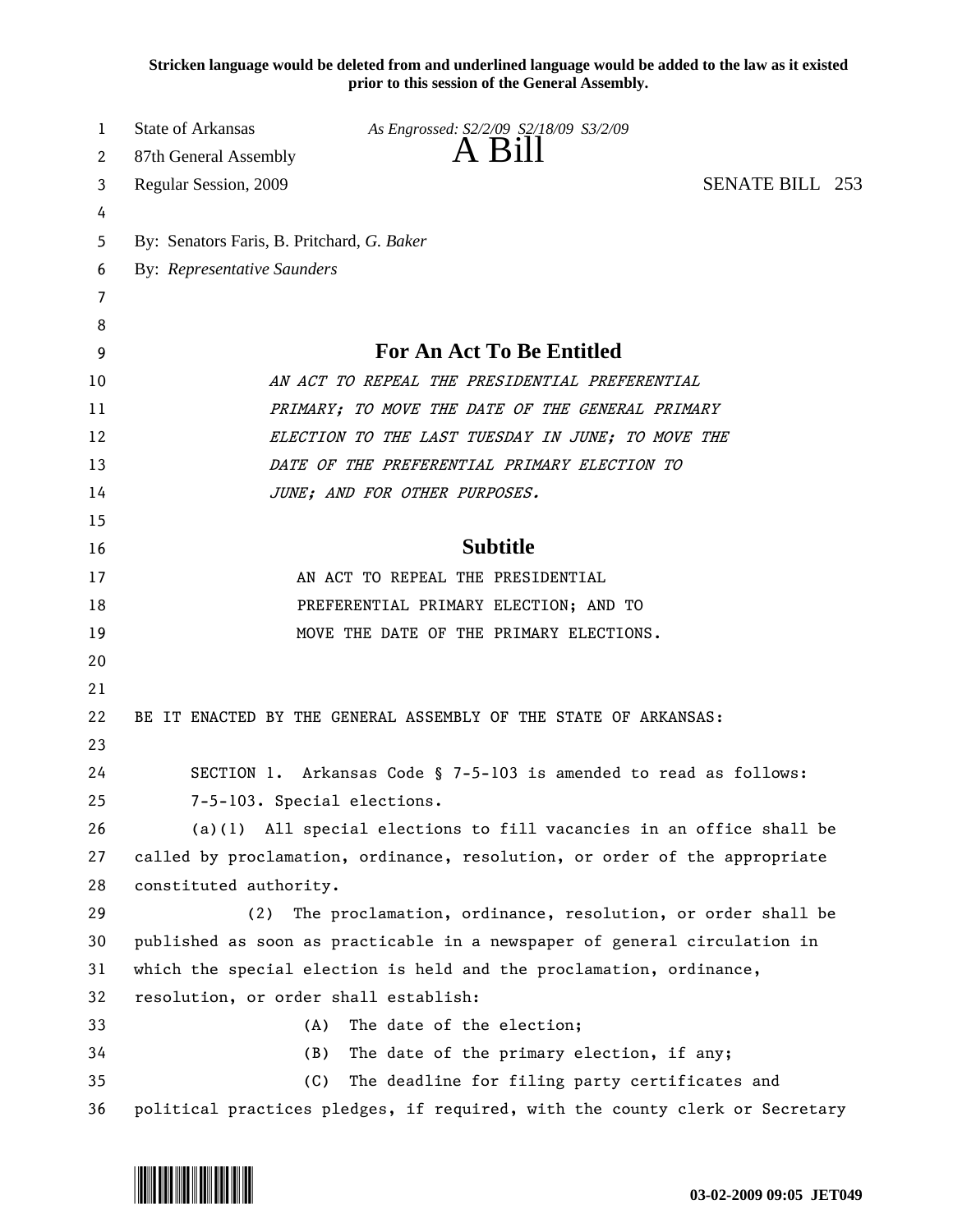1 of State, as the case may be, if applicable; 2 (D) The deadline for party conventions to select nominees, 3 if applicable; 4 (E) The deadline for parties to issue certificates of 5 nomination, if applicable; 6 (F) The deadline for candidates to file certificates of 7 nomination, if applicable, and political practices pledges with the county 8 clerk or Secretary of State, as the case may be; 9 (G) The deadline for filing as an independent candidate 10 and the period in which petitions for independent candidacy may be 11 circulated; 12 (H) The deadline for filing as a write-in candidate, if 13 applicable; 14 (I) The deadline for drawing for ballot position by the 15 appropriate committee or election commission, as the case may be; and 16 (J) The date the election shall be certified by the county 17 board of election commissioners in each county in which the election takes 18 place and, if applicable, by the Secretary of State. 19 (3)(A) All special elections to fill vacancies in office shall 20 be held on the second Tuesday of any month. 21 (B)(i) Special elections under this section in which a 22 presidential preferential primary election, preferential primary election, 23 general primary election, or general election is scheduled to occur shall be  $24$  held on the date of the presidential preferential primary election, 25 preferential primary election, general primary election, or general election. 26 (ii) If a special election to fill a vacancy in 27 office is held on the date of the presidential preferential primary election, 28 preferential primary election, or general primary election, the names of the 29 candidates in the special election shall be included on the ballot of each 30 political party, and the portion of the ballot on which the special election 31 appears shall be labeled with a heading stating "SPECIAL ELECTION FOR 32 \_\_\_\_\_\_\_\_\_\_\_\_\_\_\_\_\_\_\_\_\_\_\_\_\_\_\_\_\_\_\_\_\_\_\_\_\_ " with the name of the office set out 33 in the heading. 34 (iii) However, separate ballots containing the names 35 of the candidates to be voted on at the special election, nonpartisan 36 judicial elections, if applicable, and any other measures or questions that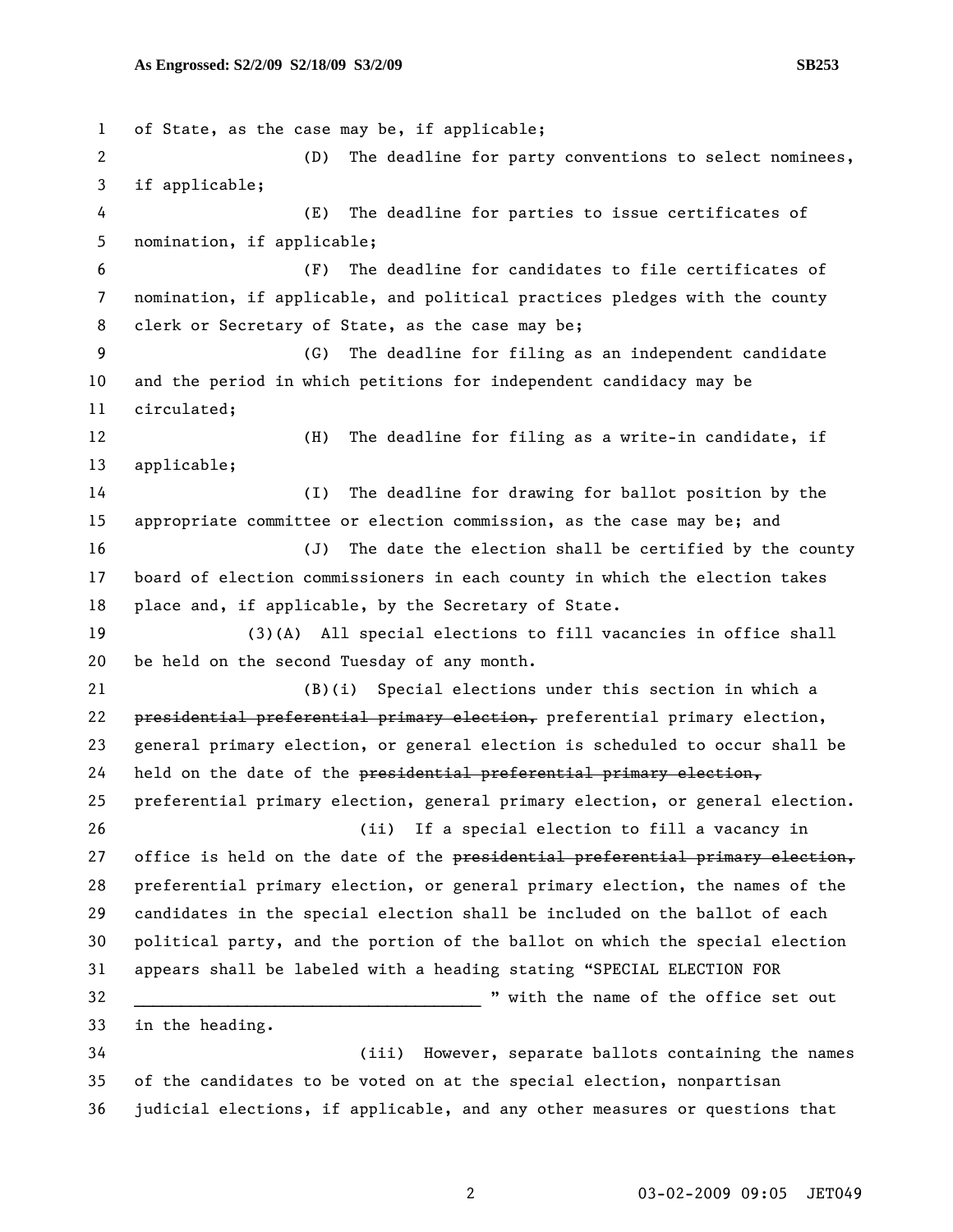2 requesting a separate ballot. 3 (iv) No voter shall be required to vote in a 4 political party's presidential preferential primary, preferential primary, or 5 general primary in order to be able to vote in the special election. 6 (C)(i) If the special election is held at the same time as 7 the general election, the names of the candidates in the special election 8 shall be included on the general election ballot, and the portion of the 9 ballot on which the special election appears shall be labeled with a heading 10 stating "SPECIAL ELECTION FOR THE REGISTER RESOLUTION FOR THE REGISTER STATISTICS AND REGISTER AND REGISTER 11 the name of the office set out in the heading. 12 (ii) The county board of election commissioners may 13 include the special election on a separate ballot if the special election is 14 held at the same time as the general election and if the commission county 15 board determines that a separate ballot is necessary to avoid voter 16 confusion. 17 (D) A special election to fill a vacancy in office shall 18 be held not less than sixty-five (65) days following the date in the 19 proclamation, ordinance, resolution, or order for drawing for ballot position 20 when the special election is to be held on the date of the presidential 21 preferential primary election, preferential primary election, general primary 22 election, or general election. 23 (4) If the special election is not held at the same time as a 24 presidential preferential primary election, preferential primary election, 25 general primary election, or general election, the special election shall be 26 held not less than fifty (50) days following the date in the proclamation, 27 ordinance, resolution, or order for drawing for ballot position. 28 (5)(A) All special primary elections required for an election to 29 fill a vacancy in office shall be held on the second Tuesday of any month, 30 and special primary elections held under this section in months in which a 31 presidential preferential primary election, preferential primary election, 32 general primary election, or general election is scheduled to occur shall be 33 held on the date of the presidential preferential primary election, 34 preferential primary election, general primary election, or general election. 35 (B) If a special primary election in conjunction with an 36 election to fill a vacancy in office is held on the date of the presidential

1 may be presented for a vote shall be prepared and made available to voters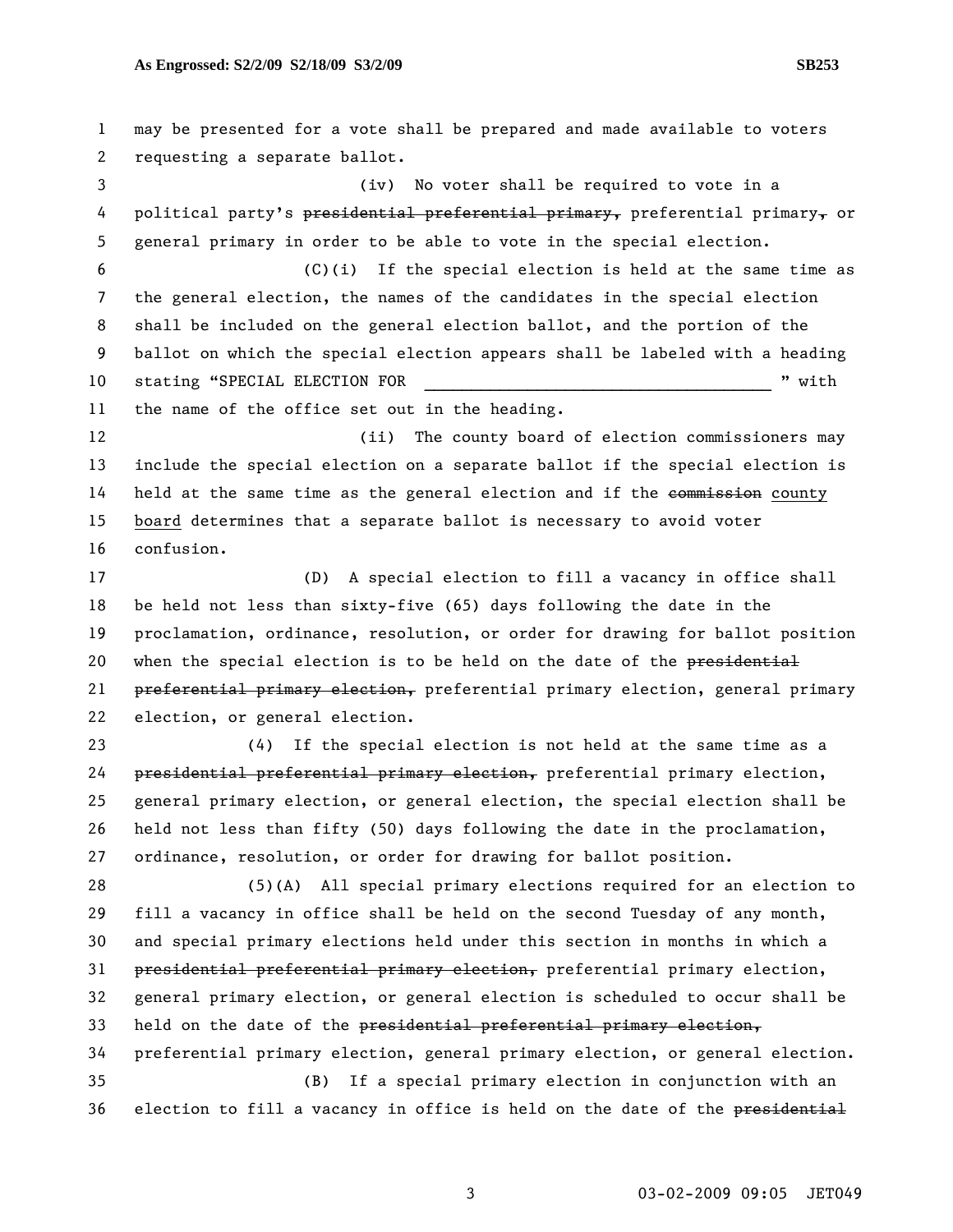1 preferential primary election, preferential primary election, general primary 2 election, or general election, the candidates to be voted upon at the special 3 election shall be included on the ballot of each political party or the 4 general election ballot, as the case may be, and the portion of the ballot on 5 which the special primary election appears shall be labeled with a heading 6 stating "SPECIAL PRIMARY ELECTION FOR 7 with the name of the party for which nomination is sought and the office set

8 out in the heading.

9 (C) The county board of election commissioners may include 10 the special primary election on a separate ballot if the special primary 11 election is held at the same time as a presidential preferential primary 12 election, preferential primary election, general primary election, or general 13 election and if the commission county board determines that a separate ballot 14 is necessary to avoid voter confusion.

15 (6) A special primary election shall be held not less than 16 sixty-five (65) days following the date in the proclamation, ordinance, 17 resolution, or order for drawing for ballot position when the special 18 election is to be held on the date of the presidential preferential primary 19 election, preferential primary election, general primary election, or general 20 election.

21 (7)(A) If the special primary election is not held at the same 22 time as a presidential preferential primary election, preferential primary 23 election, general primary election, or general election, the special election 24 shall be held not less than fifty (50) days following the date in the 25 proclamation, ordinance, resolution, or order for drawing for ballot 26 position.

27 (B) When a special primary election is called to select 28 nominees for a special election to fill a vacancy in office, the nominee 29 shall be the person who receives the highest number of votes in the special 30 primary election. There shall be no runoff after a special primary election.

31 (8) In addition to the publication of the proclamation, 32 ordinance, resolution, or order required by the provisions of this section, 33 notice of special elections to fill vacancies called under this section shall 34 be published and posted under §§ 7-5-202 and 7-5-206.

35 (b)(1) Except for special school elections held under § 6-14-102(d), 36 all special elections on measures or questions referred to the voters shall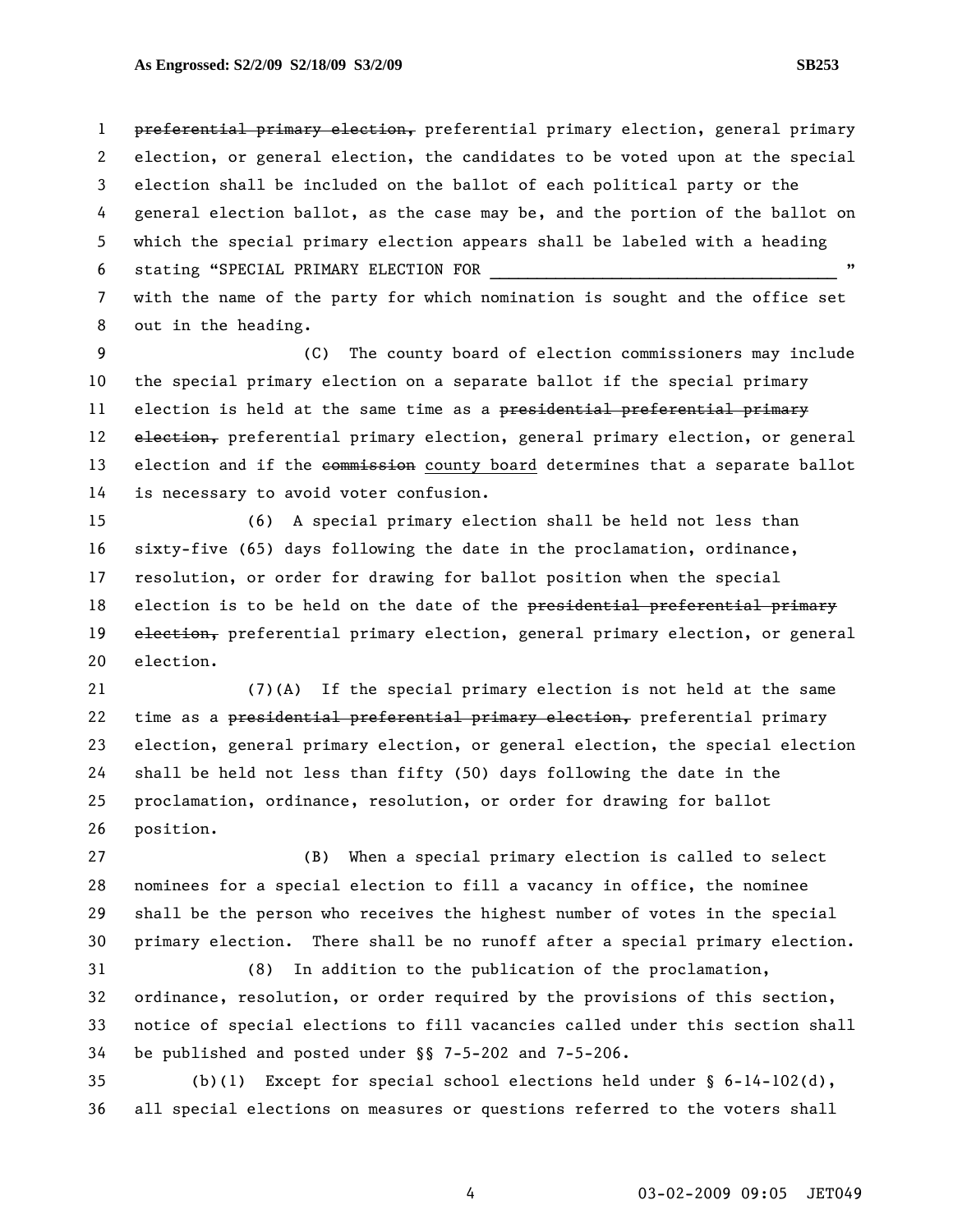1 be called by proclamation, ordinance, resolution, or order of the properly 2 constituted authority. 3 (2) The proclamation, ordinance, resolution, or order shall set 4 forth: 5 (A) The date of the special election; 6 (B) The full text of any measure or question for which the 7 election is called; 8 6 (C) Any ballot title for the measure or question for which 9 the election is called; and 10 (D) Any other information as may be required by law. 11 (3) All special elections on measures or questions shall be held 12 on the second Tuesday of any month, except special elections held under this 13 section in a month in which a presidential preferential primary election, 14 preferential primary election, general primary election, or general election 15 is scheduled to occur shall be held on the date of the presidential 16 preferential primary election, preferential primary election, general primary 17 election, or general election. Special elections scheduled to occur in a 18 month in which the second Tuesday is a legal holiday shall be held on the 19 third Tuesday of the month. 20  $(4)(A)$  If a special election is held on the date of the 21 presidential preferential primary election, preferential primary election, or 22 general primary election, the issue or issues to be voted upon at the special 23 election shall be included on the ballot of each political party. The portion 24 of the ballot containing the special election shall be labeled with a heading 25 stating "SPECIAL ELECTION ON  $\blacksquare$  " with a 26 brief description of the measure or question to be decided in the election. 27 (B) However, separate ballots containing the issue or 28 issues or candidates to be voted on at the special election and candidates 29 for nonpartisan judicial office shall be prepared and made available to 30 voters requesting a separate ballot. 31 (C) No voter shall be required to vote in a political 32 party's presidential preferential primary, preferential primary, or general 33 primary in order to be able to vote in the special election. 34 (5) A special election shall be held not less than sixty-five 35 (65) days following the date that the ordinance or resolution is adopted or 36 the date the proclamation or order is issued when the special election is to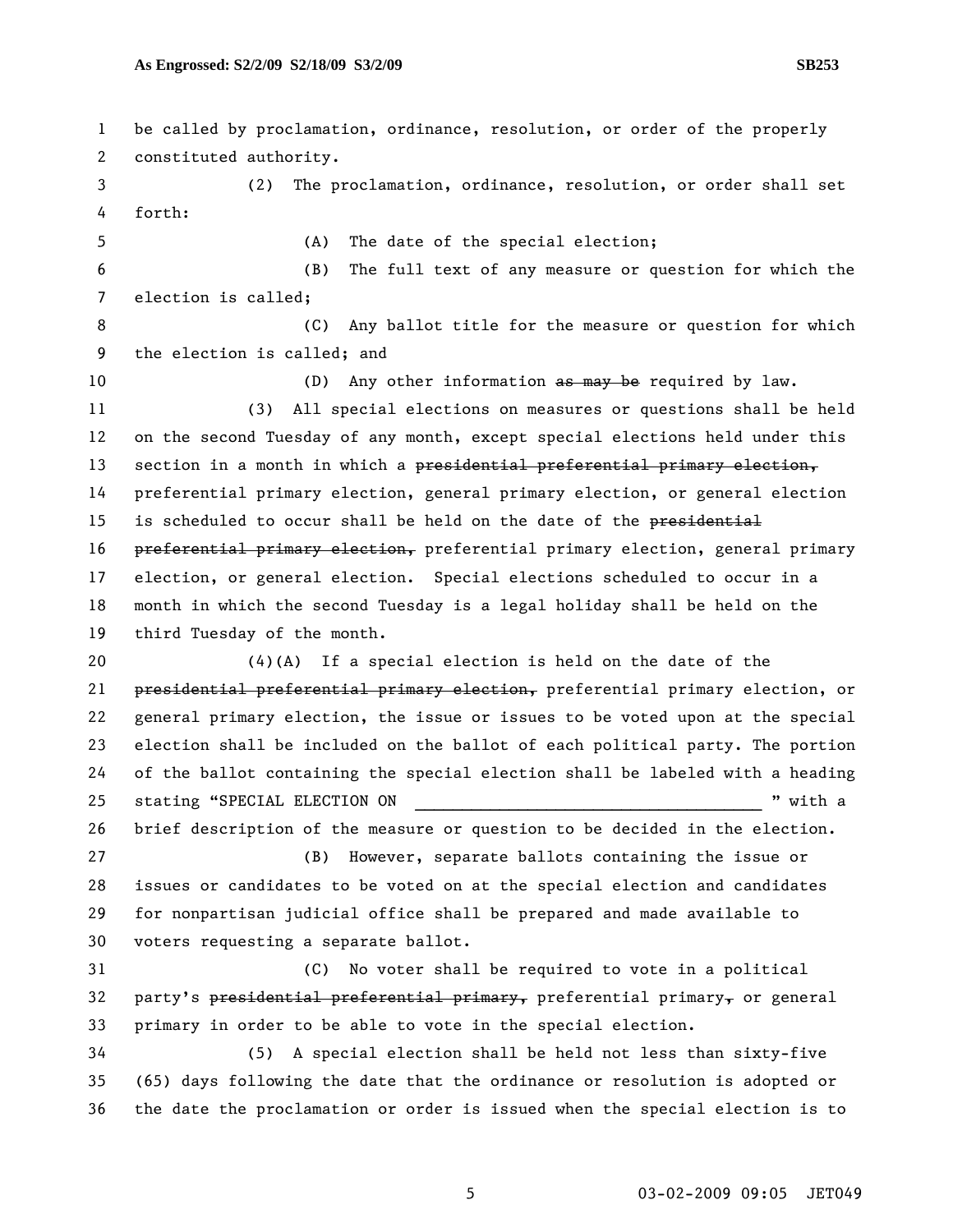1 be held on the date of the presidential preferential primary election, 2 preferential primary election, general primary election, or general election. 3 (6) If the special election is not held at the same time as a 4 presidential preferential primary election, preferential primary election, 5 general primary election, or general election, the special election shall be 6 held not less than fifty (50) days following the date that the proclamation, 7 ordinance, resolution, or order is published. 8 (7) Notice of the election shall be published and posted in 9 accordance with § 7-5-202, § 7-5-206, or as may be otherwise provided by 10 Arkansas law. 11 12 SECTION 2. Arkansas Code § 7-5-203 is amended to read as follows: 13 7-5-203. Certification of candidate lists. 14 (a) Not less than seventy five (75) seventy (70) days before each 15 general election day, the Secretary of State shall certify to all county 16 boards of election commissioners a full lists list of all United States, 17 state, and district candidates to be voted for in their respective counties 18 as the nominations have been certified to him or her nominated in party 19 primary elections, by petition, notice, or as otherwise may be provided in 20 law. 21 (b) Not less than seventy-five (75) days before each general election 22 day, the clerk of each county shall certify to the county board of his or her 23 county a full list of all county, township, municipal, and other local 24 candidates to be voted for in the county as the nominations have been 25 eertified to him or her nominated in party primary elections, by petition, 26 notice, or as otherwise provided in law. 27 (c) However, in special elections held to fill vacancies or to elect 28 officers in case of a tie vote, the certification shall issue at the time 29 specified in the writ of election issued by the appropriately constituted 30 authority. 31 32 SECTION 3. Arkansas Code § 7-5-409(f), concerning materials furnished 33 to qualified voters, is amended to read as follows: 34 (f) A designated bearer shall be allowed to pick up only two (2) 35 absentee ballots from the county clerk only during the fifteen (15) days

36 prior to a school election, special election, preferential primary election,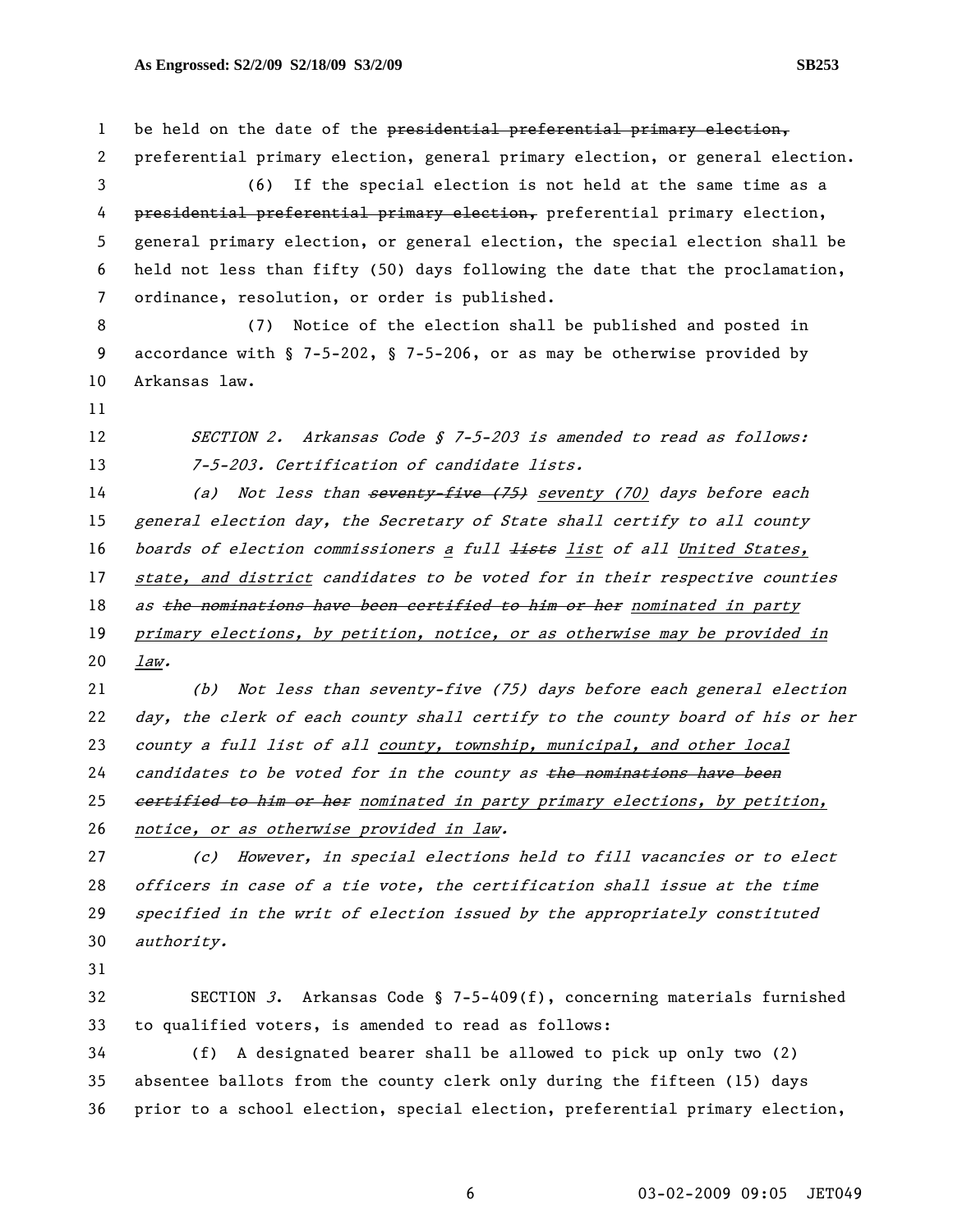1 presidential preferential primary election, or general election and seven (7) 2 days prior to a runoff election, including a general primary election. 3 4 SECTION 4. Arkansas Code § 7-5-418(a)(2), concerning availability of 5 early voting, is amended to read as follows: 6 (2) However, on all other elections, including the presidential 7 <del>preferential primary,</del> general primary, and general runoff elections, early 8 voting shall be available to any qualified elector who applies to the county 9 clerk during regular office hours, beginning seven (7) days before the 10 election and ending on the day before the election day at the time the county 11 clerk's office regularly closes. 12 13 SECTION 5. Arkansas Code § 7-7-203 is amended to read as follows: 14 7-7-203. Dates. 15 (a) The general primary election shall be held on the second last 16 Tuesday in June preceding the general election. 17 (b) The preferential primary election shall be held on the Tuesday 18 three (3) weeks prior to the general primary election. 19 (c)(1) Party pledges, if any, shall be filed and any filing fees of a 20 political party, if any, shall be paid during regular office hours in the 21 period beginning at 12:00 noon on the  $f$ irst weekday third Tuesday in March 22 and ending at 12:00 noon on the seventh day thereafter before the 23 preferential primary election. 24 (2) A party certificate and the political practice pledge for 25 primary elections shall be filed with the county clerk or the Secretary of 26 State, as the case may be, during regular office hours in the period 27 beginning at  $12:00$  noon on the  $f$ irst weekday third Tuesday in March and 28 ending at 12:00 noon on the seventh day thereafter before the preferential 29 primary election. 30 (3) The name of a candidate who fails to file a party 31 certificate by the filing deadline with the Secretary of State or county 32 clerk, as the case may be, shall not appear on the ballot. 33 (4) Party pledges, if any, shall be filed, filing fees, if any, 34 shall be paid, and party certificates and political practice pledges shall be 35 filed for special primary elections on or before the deadline established by 36 proclamation of the Governor.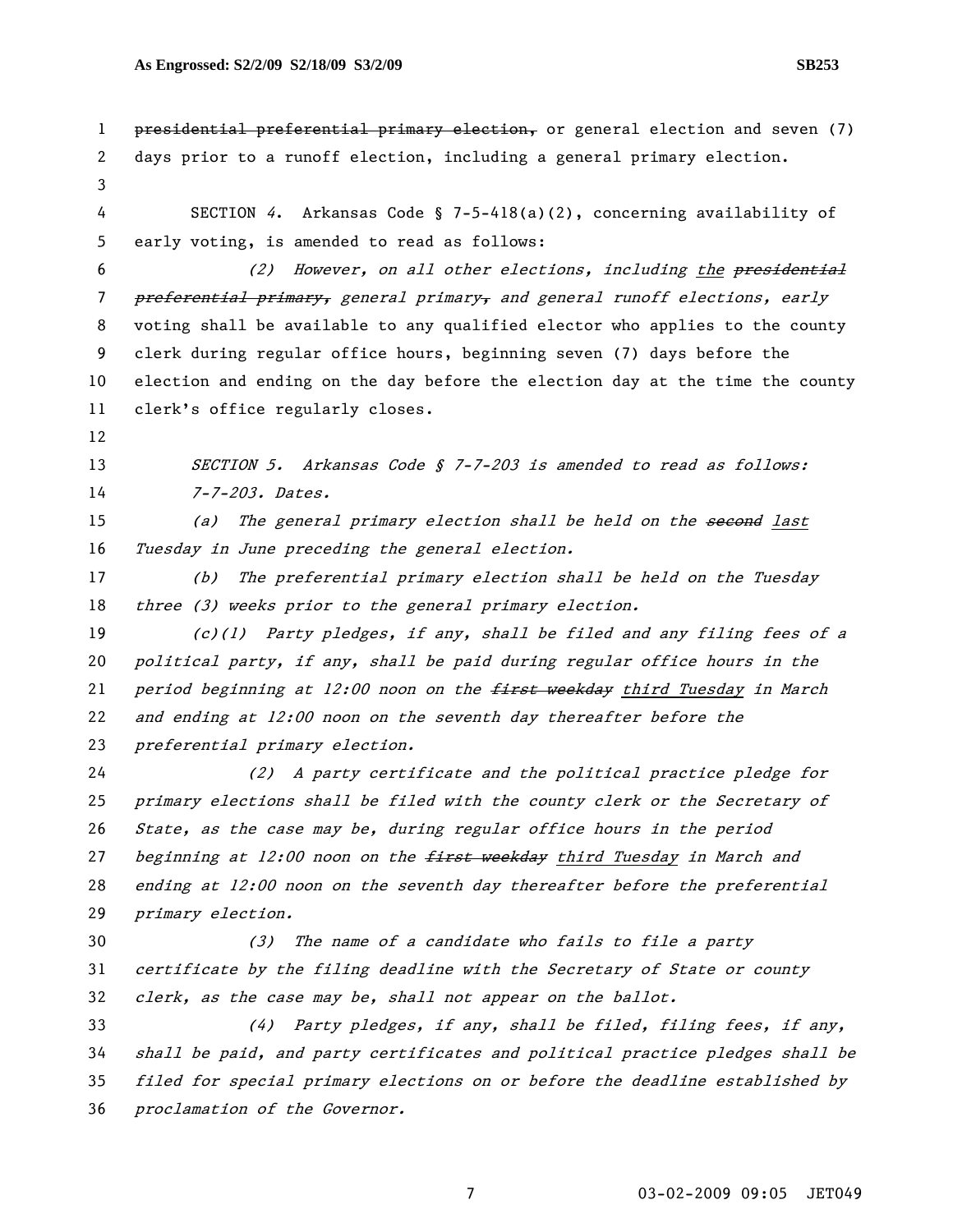(d) At least seventy (70) days before the preferential primary election, the Secretary of State shall certify the ballot to the various county committees and to the various county boards of election commissioners with the names of all candidates who have qualified with the state committee for election by filing the party pledge and paying the filing fees of the political party within the time required by law.

(e)(1) The county board shall convene, at the time specified in the notice to the members given by the chair of the board, no later than the tenth day after each primary election for the purpose of canvassing the returns and certifying the election results.

11 (2) If no time is specified for the meeting of the county board, 12 the meeting shall be at  $5:00$  p.m.

(f) The county convention of a political party holding a primary election shall be held on the first Monday following the date of the general primary.

 $(g)(1)$  The county board of election commissioners shall certify to the county clerk and the county committee a list of all nominated candidates for county, township, and municipal offices, and the political parties' county 19 committee members and delegates.

20 (2) At the same time, the county board of election commissioners shall certify to the Secretary of State, the county clerk, and the secretary 22 of the state committee the results of the contests for all United States, state, and district offices. Immediately after ascertaining the results for all United States, state, and district offices, the Secretary of State shall 25 certify to the state committee and to the county board of election commissioners a list of all nominated candidates for the offices.

27 (h)(1)(A) The Secretary of State shall at least one hundred (100) days 28 prior to the date of the general election notify by registered mail the chair 29 and secretary of the state committee of the respective political parties that a certificate of nomination is due for all nominated candidates for United States, state, and district offices in order that the candidates' names be 32 placed on the ballot of the general election. **(B)(i)** The state committee shall issue certificates of nomination to all nominated candidates for United States, state, and district

35 offices, who shall file the certificates with the Secretary of State at least

36 ninety (90) days prior to the general election.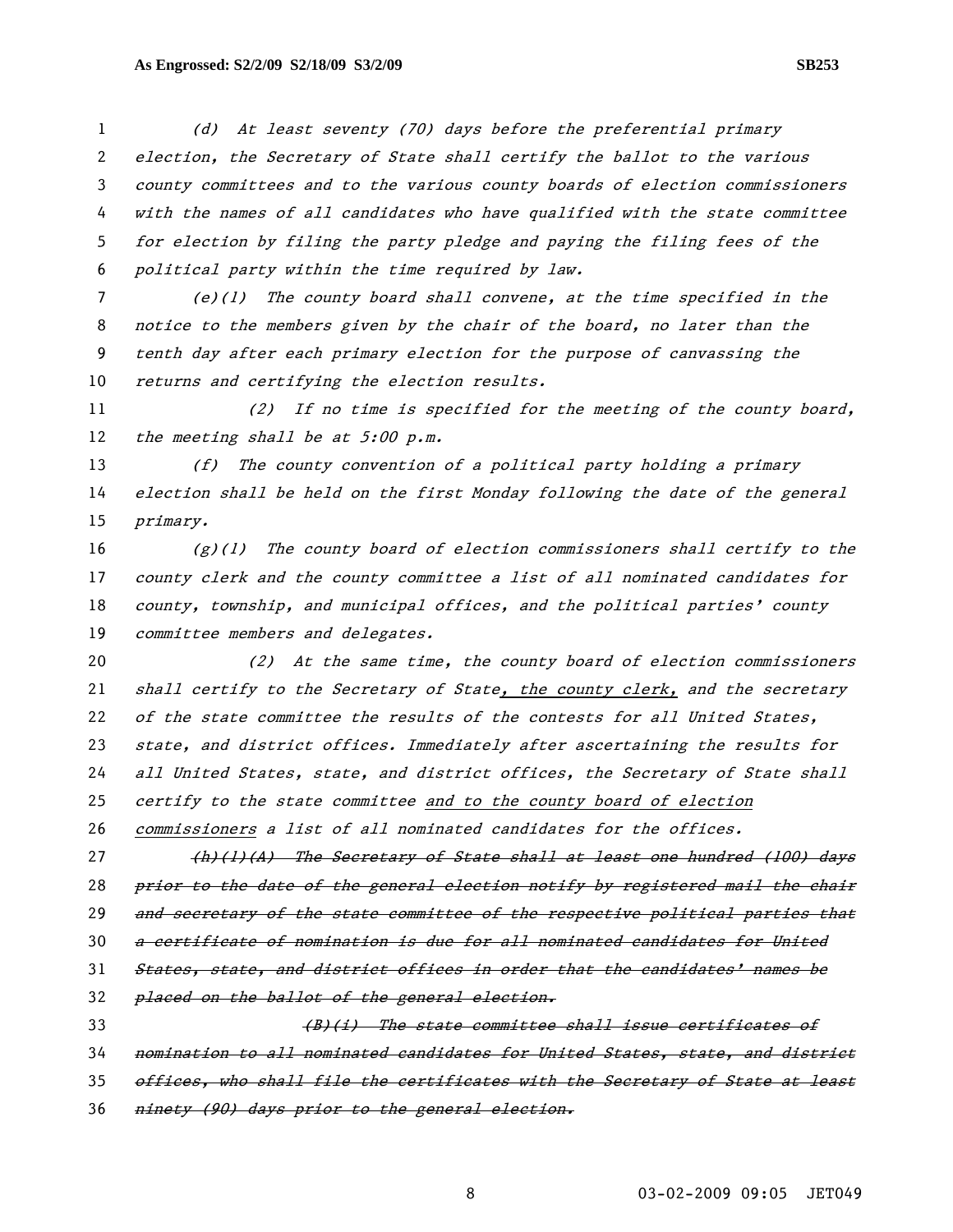| 1  | (ii) However, if the chair and secretary of the                                          |  |
|----|------------------------------------------------------------------------------------------|--|
| 2  | state committee of the respective political parties are not properly notified            |  |
| 3  | as directed by subdivision (h)(l)(A) of this section, the failure of a                   |  |
| 4  | eandidate to file a certificate of nomination shall not prevent that                     |  |
| 5  | eandidate's name from being placed on the ballot of the general election.                |  |
| 6  | (2)(A) Each county clerk shall at least ninety (90) days prior                           |  |
| 7  | to the date of the general election notify by registered mail the chairs and             |  |
| 8  | secretaries of the county committees of the respective political parties that            |  |
| 9  | a certified list of all nominated candidates for county, township, and                   |  |
| 10 | municipal offices is due and shall be filed with the county board of election            |  |
| 11 | commissioners and the county clerk in order that the candidates' names be                |  |
| 12 | placed on the ballot for the general election.                                           |  |
| 13 | (B)(i) Each county committee shall issue the certified                                   |  |
| 14 | <del>list on behalf of those nominated candidates and submit the certified list to</del> |  |
| 15 | the county board of election commissioners and the county elerk at least                 |  |
| 16 | eighty (80) days prior to the general election.                                          |  |
| 17 | (ii) However, if the chairs and secretaries of the                                       |  |
| 18 | county committees of the respective political parties are not properly                   |  |
| 19 | notified as directed by subdivision (h)(2)(A) of this section, the failure of            |  |
| 20 | a certified list to be filed shall not prevent any candidate's name from                 |  |
| 21 | being placed on the ballot of the general election.                                      |  |
| 22 |                                                                                          |  |
| 23 | Arkansas Code § 7-8-101 is amended to read as follows:<br>SECTION 6.                     |  |
| 24 | 7-8-101. Primaries - General law governs.                                                |  |
| 25 | (a) All primaries, preferential and general, for the selection of                        |  |
| 26 | nominees for federal offices, including those of the United States Senators              |  |
| 27 | and Representatives, shall be held on the same date and in the same manner as            |  |
| 28 | the preferential and general primaries for state, district, county, and                  |  |
| 29 | township offices and shall be governed by the same procedure prescribed by               |  |
| 30 | this act.                                                                                |  |
| 31 | (b) Unless otherwise provided by Arkansas law, the presidential                          |  |
| 32 | preferential primary election shall be on the date established by the General            |  |
| 33 | Assembly and shall be governed in accordance with the laws for primary                   |  |
| 34 | elections in this state.                                                                 |  |
| 35 |                                                                                          |  |
| 36 | SECTION 7. Arkansas Code § 7-8-201 is amended to read as follows:                        |  |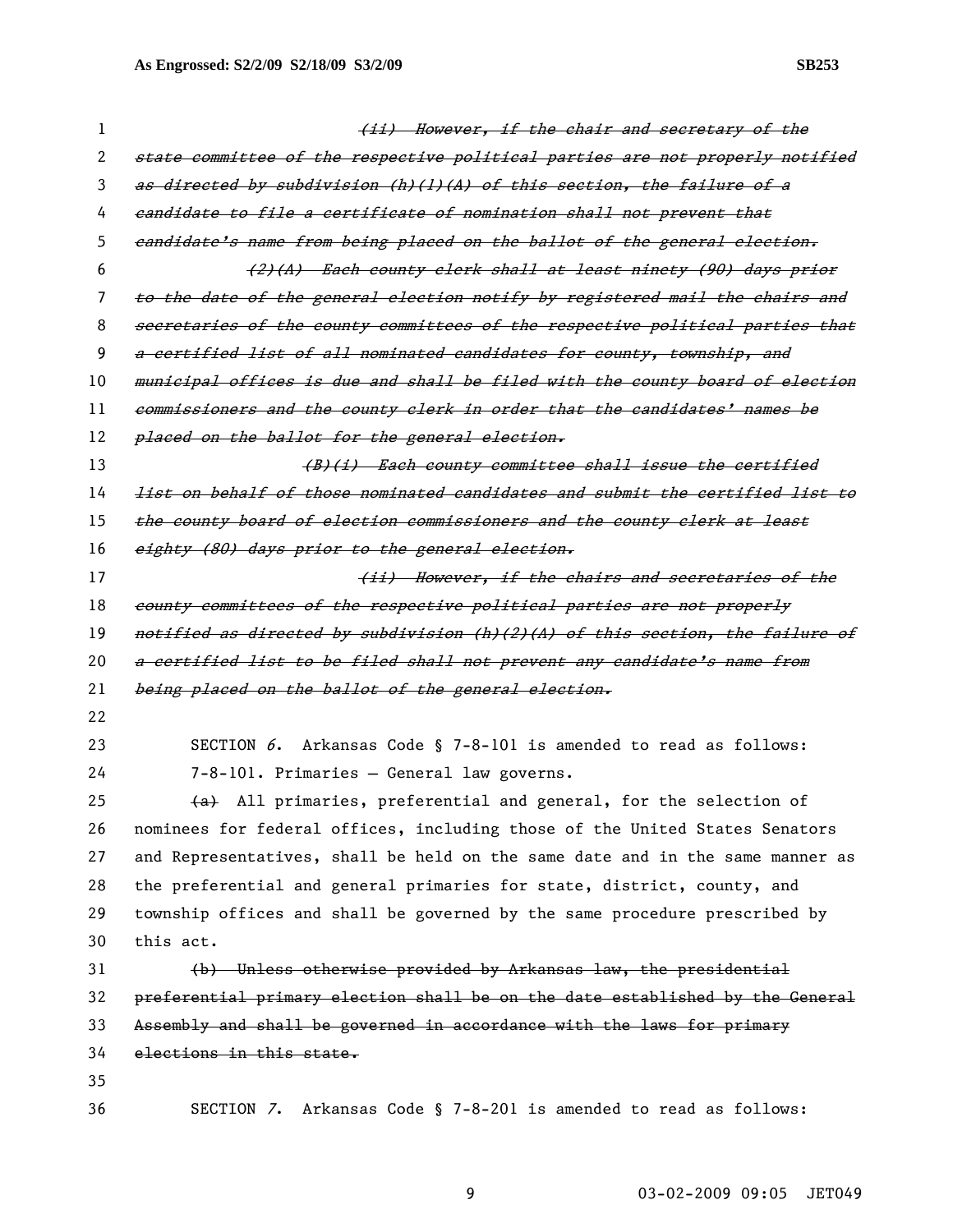| 1  | 7-8-201. Preferential elections required - Apportionment of delegates.        |
|----|-------------------------------------------------------------------------------|
| 2  | $\{a\}\{1\}$ Each political party in the state desiring to select delegates   |
| 3  | to attend a quadrennial national nominating convention of the party to select |
| 4  | a nominee for the office of President of the United States shall hold a       |
| 5  | presidential preferential primary election in the state, and the delegates to |
| 6  | the national party convention shall be apportioned to the presidential        |
| 7  | candidates whose names were on the ballot at the presidential preferential    |
| 8  | primary or to "uncommitted" in the proportion that the votes cast for each    |
| 9  | candidate or for "uncommitted" bear to the total votes cast at the election,  |
| 10 | rounded to the closest whole number.                                          |
| 11 | (2) Presidential preferential primary elections shall be held on              |
| 12 | the first Tuesday in February of the year in which the convention is held.    |
| 13 | $(3)$ (A)(i) Any person desiring to have his or her name printed on           |
| 14 | the presidential preferential primary ballot as a candidate for his or her    |
| 15 | party's nomination shall file a party certificate with the Secretary of State |
| 16 | during regular office hours in the period beginning at 12:00 noon on the      |
| 17 | first Monday in November and ending at 12:00 noon on the fourteenth day       |
| 18 | thereafter before the presidential preferential primary election.             |
| 19 | (ii) The name to be printed on the ballot shall be                            |
| 20 | the name on the party certificate.                                            |
| 21 | (iii) The Secretary of State shall not accept for                             |
| 22 | filing a party certificate that contains a name that does not conform to the  |
| 23 | requirements of $$ 7-7-305(e)$ .                                              |
| 24 | (B) Each political party shall:                                               |
| 25 | (i) Be responsible for determining the                                        |
| 26 | qualifications of candidates seeking to appear on the presidential            |
| 27 | preferential primary ballot of each political party;                          |
| 28 | (ii) Provide necessary applications for candidacy;                            |
| 29 | and                                                                           |
| 30 | (iii) Accept and process the applications.                                    |
| 31 | (C) The Secretary of State shall transmit to each county                      |
| 32 | board of election commissioners no later than sixty-five (65) days before the |
| 33 | presidential preferential primary election a certified list of the names of   |
| 34 | the candidates of each political party as they are to be printed on the       |
| 35 | $b$ allot.                                                                    |
| 36 | (D)(i) Not later than sixty (60) days before the                              |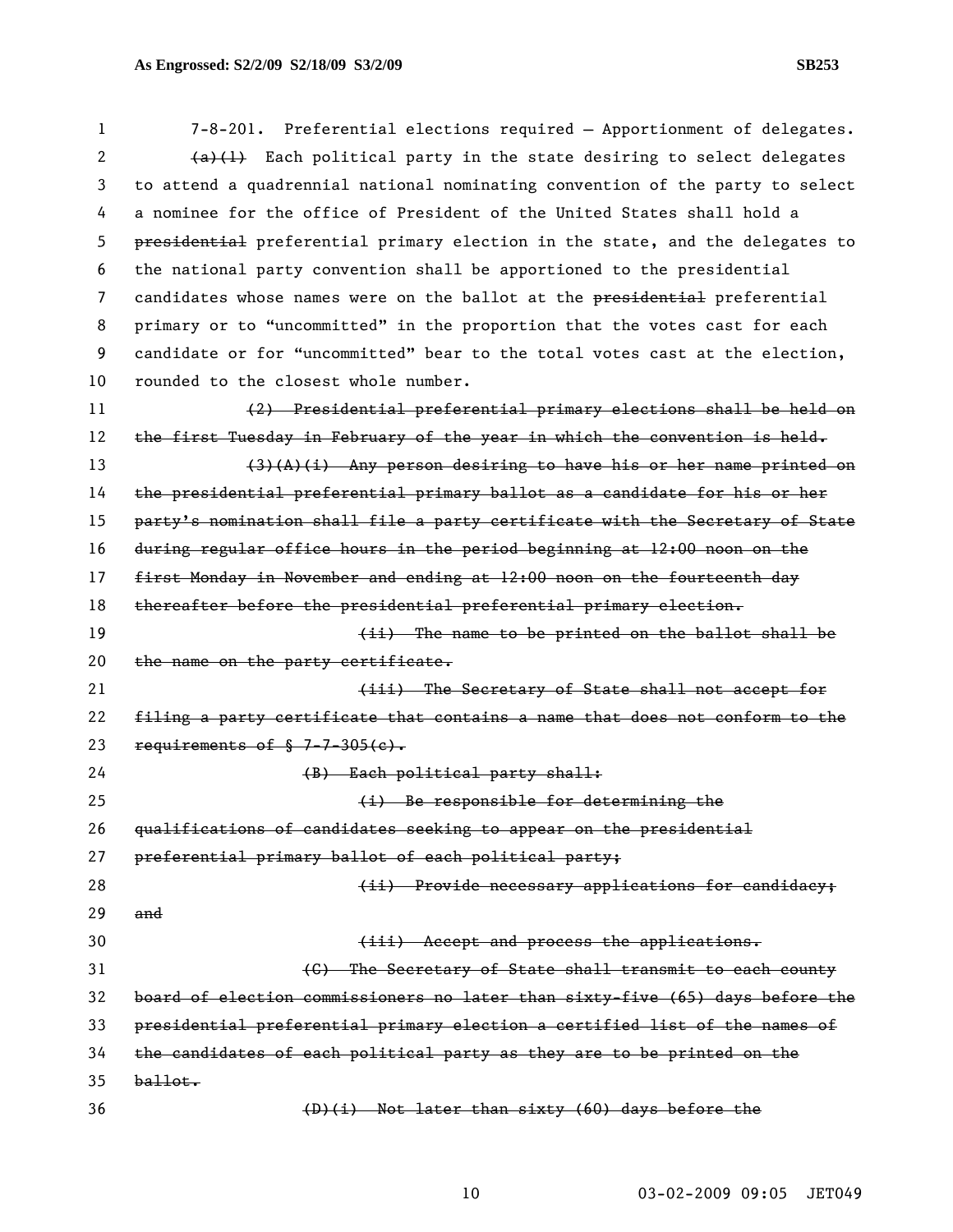**As Engrossed: S2/2/09 S2/18/09 S3/2/09 SB253** 

| $\mathbf{1}$ | presidential preferential primary election, the county board of election      |  |
|--------------|-------------------------------------------------------------------------------|--|
| 2            | commissioners of each county shall hold a public meeting to determine by lot  |  |
| 3            | the order in which the names of the candidates for the respective party       |  |
| 4            | primaries are to appear on the ballot.                                        |  |
| 5            | (ii) The county board of election commissioners                               |  |
| 6            | shall publish notice of the meeting at least three (3) days before the        |  |
| 7            | meeting in a newspaper of general circulation in the county.                  |  |
| 8            | (4) The cost of the presidential preferential primary election                |  |
| 9            | shall be borne by the State of Arkansas and shall be paid from an             |  |
| 10           | appropriation made to the State Board of Election Commissioners for that      |  |
| 11           | $purepose$                                                                    |  |
| 12           | (5)(A) Within each county, the presidential preferential primary              |  |
| 13           | election shall be conducted by the county board of election commissioners.    |  |
| 14           | (B) The state board shall have authority to adopt rules                       |  |
| 15           | for the administration of presidential preferential primary elections         |  |
| 16           | consistent with the election laws of this state.                              |  |
| 17           | (C) The state board may withhold reimbursement of funds to                    |  |
| 18           | counties for state-funded presidential preferential primary elections for     |  |
| 19           | failure to comply with the rules developed by the state board for the         |  |
| 20           | administration of primary elections or applicable state election laws until   |  |
| 21           | all requirements are met to the satisfaction of the state board.              |  |
| 22           | (b)(1) Presidential preferential primary election procedures not              |  |
| 23           | addressed in this section shall be governed by the general election laws of   |  |
| 24           | this state, including, but not limited to, laws governing primary elections.  |  |
| 25           | (2) Party rules shall govern presidential preferential primary                |  |
| 26           | election procedures not addressed by the general election laws of this state. |  |
| 27           |                                                                               |  |
| 28           | SECTION $8$ . Arkansas Code § 7-8-204 is amended to read as follows:          |  |
| 29           | 7-8-204. Rules for selection of delegates and alternates.                     |  |
| 30           | Each political party holding a presidential preferential primary              |  |
| 31           | election in the state shall adopt appropriate rules for the selection of      |  |
| 32           | delegates and alternate delegates to the quadrennial national nominating      |  |
| 33           | convention of the party and to otherwise carry out the intent and purposes of |  |
| 34           | this subchapter.                                                              |  |
| 35           |                                                                               |  |
| 36           | SECTION 9. Arkansas Code § 7-8-302(5)(A)(i), concerning holding a             |  |

11 03-02-2009 09:05 JET049